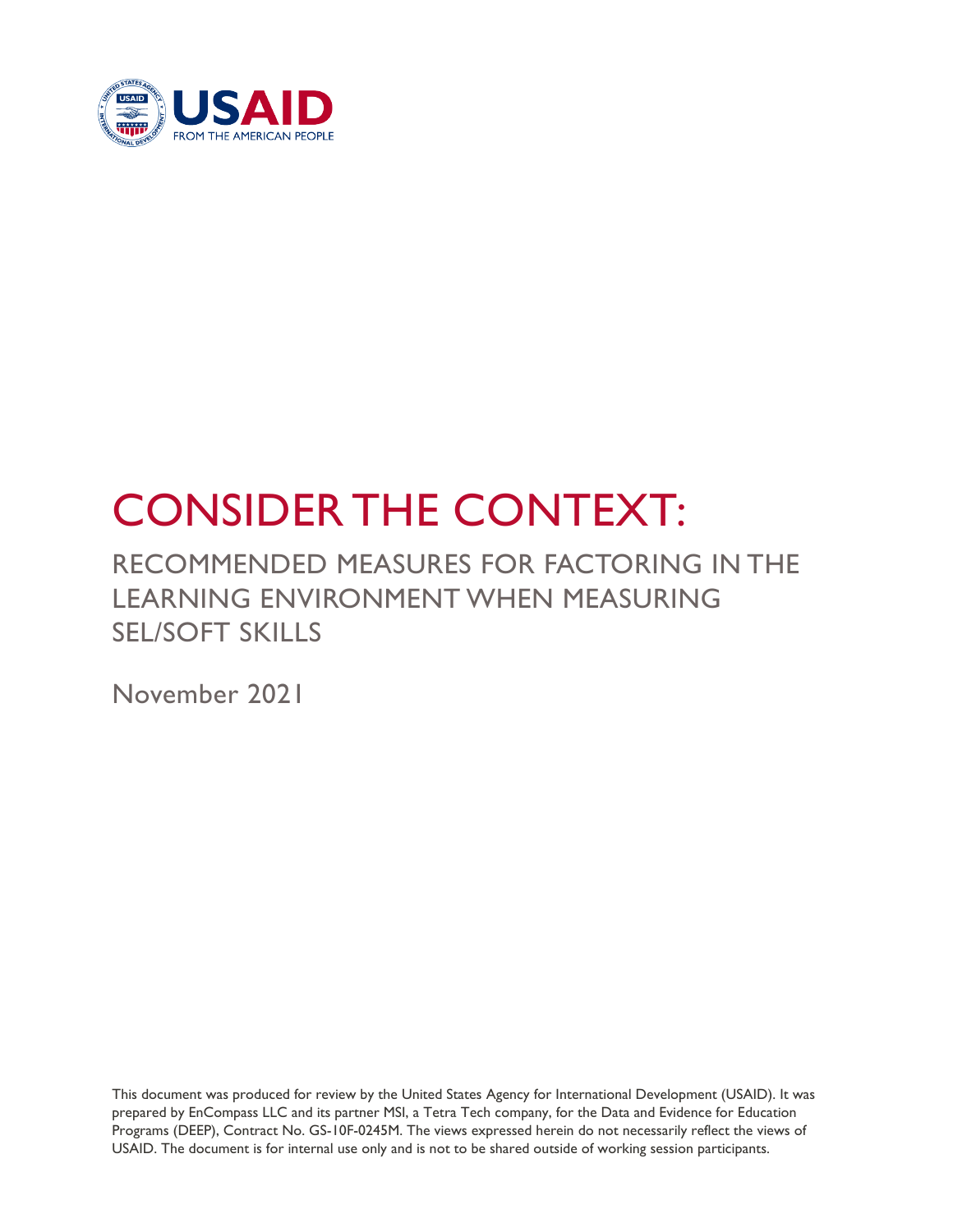## INTRODUCTION

This document provides recommendations on existing measures of the learning environment that are relevant to social-emotional learning (SEL) and soft skills development. A companion ev[idence](https://www.edu-links.org/resources/why-and-how-factor-environment-measuring-social-and-emotional-learning-and-soft-skills) brief reviews existing evidence on why such measurement is important.

As noted in the evidence brief, measures that simultaneously assess the SEL/soft skills environment *and* SEL/soft skills themselves are not yet readily available. Existing research in this area, especially in lowand middle-income countries (LMICs) and conflict-affected contexts, tends not to assess the SEL/soft skills environment; when it does, it rarely ties features of the SEL/soft skills environment to the SEL/soft skills being assessed in programming. Because a considerable need for side-by-side measurement of the environment with SEL/soft skills themselves remains, the recommended measures that follow assess *process features of the environment* that have been linked with positive SEL/soft skills development, including day-to-day educator-student and peer-peer relationships and interactions, overall socialemotional climate, daily routines, and safety.

These measures (and others like them) could be used to begin to address the first call to action highlighted in the evidence report: **begin measuring the SEL/soft skills environment across LMICs and conflict-affected contexts**. Such rigorous research on the environment can then be used to inform the development of side-by-side environment and skills measures, the second call to action in the evidence report.

Measurement of the environment by no means eliminates existing challenges with individual-level SEL/soft skills measures. It does, however, offer valuable insight into why children or youth may exhibit high or low levels of SEL/soft skills or why they are demonstrating little progression over time. For example, if a youth transitions from a soft skills-supportive environment to an environment that is less supportive and there is a decline in their soft skill competencies, that decline may be partially explained by the change in the environment. Similarly, if a child's SEL skills are measured in a context where specific SEL skills are emphasized and then again in a context where those same SEL skills are not emphasized, the child may show different SEL abilities in each location. These disparate findings might suggest that the child is struggling to develop core SEL competencies. However, these findings might also indicate that the child is using the appropriate SEL skills in one context and not in another. Understanding the learning environment would provide insight into these differences.

## USING LEARNING ENVIRONMENT MEASURES

Although measures that assess the environment and the individual learner side-by-side are not readily available, several approaches for integrating measures of the environment alongside measures of individual SEL or soft skills outcomes exist.

#### ENVIRONMENT MEASURES AT BASELINE TO INFORM PROGRAMMING

Data gathered on the environment can serve as an important baseline to inform program staff on areas of practice that need development or to help them to identify what steps should be taken to strengthen the SEL/soft skills learning environment. For example, if a child's individual-level SEL assessments suggest relatively low levels of competency and the measured environment is not particularly warm, supportive, or safe, it may be that the environment is not meeting the developmental needs of the child or youth. In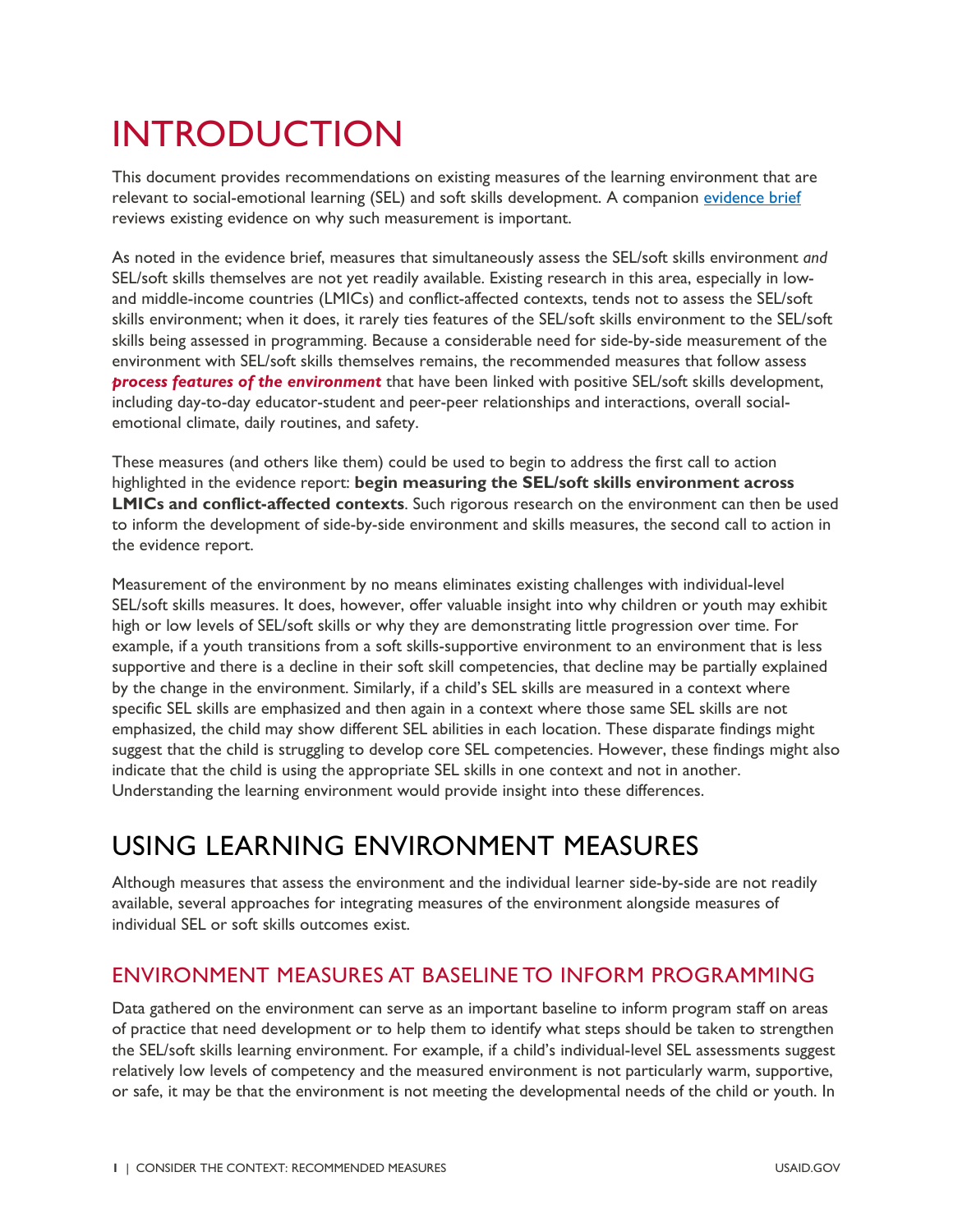this case, programming may need to be adapted to target educator practices in a way that better supports positive SEL/soft skills development. Perhaps the environment is not a fit for the child or youth and their current skills. Similarly, if a youth's individual-level soft skills assessments suggest relatively low levels of competency but the measured environment is warm, supportive, or safe, it may be that programming that targets individual skills would better serve this youth.

#### ENVIRONMENT AS AVERAGE OF INDIVIDUAL SCORES

Assessing the learning environment with individual-level SEL/soft skills measures can provide a metric against which to assess the SEL/soft skills of individual children and youth. For example, evaluators<sup>[1](#page-2-0)</sup> could assess all children or youth in the learning environment using the same tool and then average the scores across children or youth. That average score provides information about the average level of competency across children or youth in the learning environment. Next, evaluators could compare individual child or youth scores against the average score for that learning environment, either very broadly (e.g., subtracting each child's score from the average to determine whether the child is higher or lower than the class average) or using a standard index (e.g., Child I is a half a standard deviation below the class average, while Child 2 is an entire standard deviation below the class average), as demonstrated in Exhibit 1.

#### Exhibit 1: Interpreting individual skills in learning environment<sup>[2](#page-2-1)</sup>



Typically, comparisons of similarly aged children or youth *within* a learning environment are done with difference scores, while comparisons across ages or learning environments are made using standardized units (e.g., standard deviations). In Exhibit 1, assuming a SEL/soft skills average of 100 and a standard deviation of 15 across the learning environment, Youth 3 and Youth 4 might be identified as needing additional SEL/soft skills supports because they are well below the learning environment average, while Youth 1 and Youth 2 are at or above the environment average. It is important to note, however, that individuals who score above the learning environment average in settings with low SEL/soft skills average scores also likely need additional SEL/soft skills supports. In other words, doing better than average in a low SEL/soft skills environment is not sufficient.

<span id="page-2-0"></span><sup>1</sup> Including program staff, educators, external evaluators, or anyone else assessing a SEL/soft skills program.

<span id="page-2-1"></span><sup>&</sup>lt;sup>2</sup> Note that the four youth highlighted in Exhibit 1 do not represent the whole of the hypothetical group of youths, therefore the mean of their 4 scores is not the environment mean.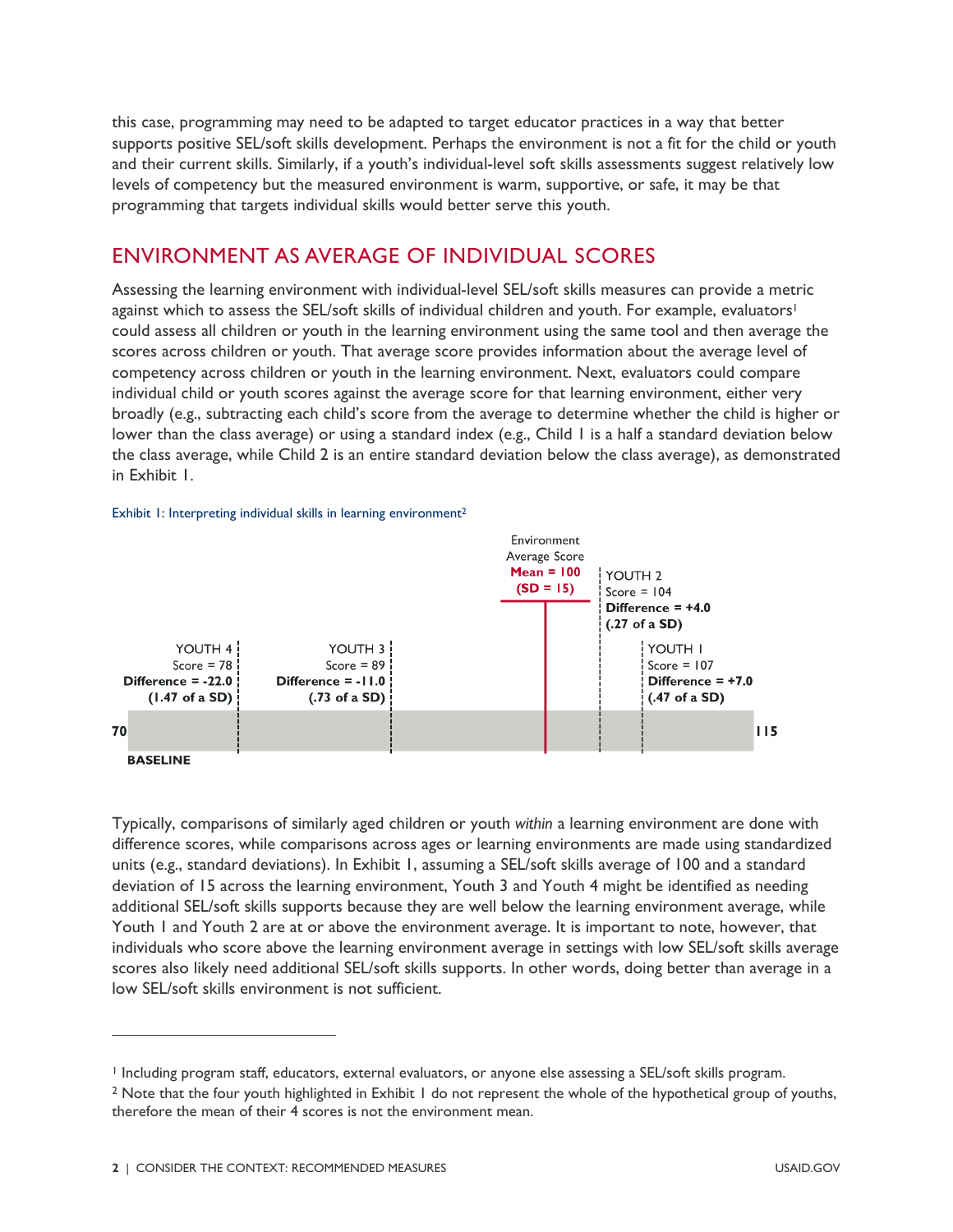This approach simply places each individual's score "in the context" of the learning environment, allowing evaluators to understand where a child or youth is relative to their peers *in that learning environment*.

#### ENVIRONMENT MEASURES AT ENDLINE TO UNDERSTAND SKILL DEVELOPMENT OVER TIME

Just as data gathered on the environment at baseline can help identify areas of practice that need development or improvement, data gathered on the environment at the end of a program or intervention can also provide valuable information about changes in either the environment itself or in individuals' SEL/soft skills competencies relative to their peers. Measuring changes to the environment itself could be used to assess program outcomes for programs aimed at improving the environment or to assess the context for individuals' skill development (as at baseline). Measuring changes in individuals' SEL/soft skills competencies relative to their peers could also be used to assess a program's impact. In this case, evaluators should aim to identify individual score changes, changes in the average environment score, and changes in the standard deviation of that score. If the change in the environment score is positive, indicating an increase in the measured SEL/soft skills environment, comparable positive changes in individual measures of SEL/soft skills would be expected. In that scenario, a smaller standard deviation in individual SEL/soft skills, suggesting less variability around the mean, could indicate that a higher proportion of learners were exhibiting more positive SEL/soft skills competencies in the improved SEL/soft skills environment, as shown in Exhibit 2.



#### Exhibit 2: Changes in SEL/Soft Skills Environment and Individual Scores, Example 1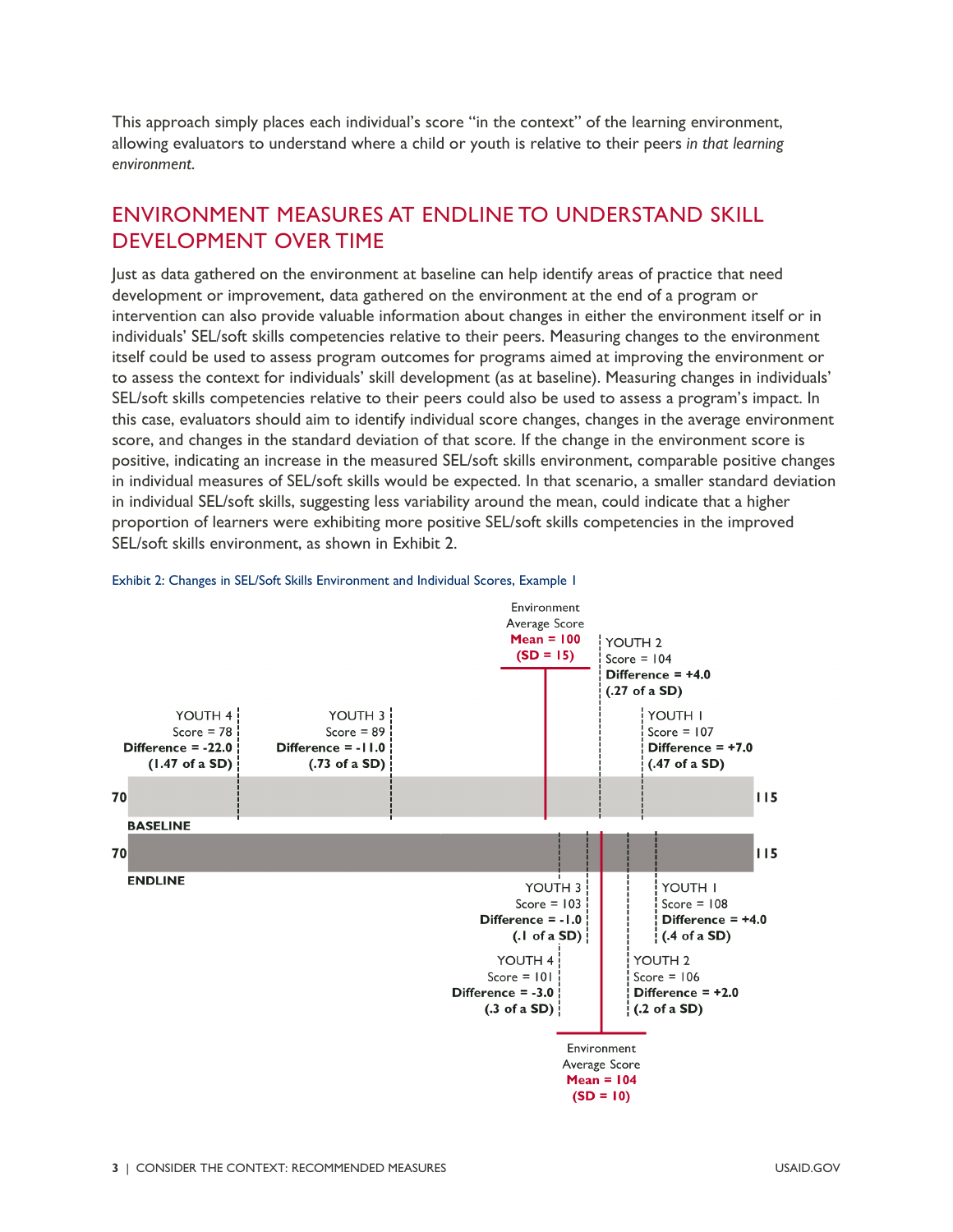In contrast, an increase in the average SEL/soft skills environment coupled with greater variability in individual SEL/soft skills competencies (i.e. a wider standard deviation) could suggest that the SEL/soft skills environment is not adequately supportive of the development of SEL/soft skills competencies for all children and youth, as shown in Exhibit 3.





### MEASUREMENT TOOLS

Each of the measures described below has moderate to high reliability in at least one context. However, not all of these measures have been adapted for use across multiple contexts and even fewer have been assessed for reliability and validity in LMIC or conflict-affected contexts. Moreover, each measure described here has been used primarily in formal classroom settings, so reliability and validity estimates reflect use in these settings. As with any individual-level assessment tool, environmental tools should also be adapted to the learning environment (e.g., formal classrooms, non-formal learning environments, and youth workforce development contexts) in which they will be used and then evaluated for their reliability and validity in that context before they are used to inform programming and practice.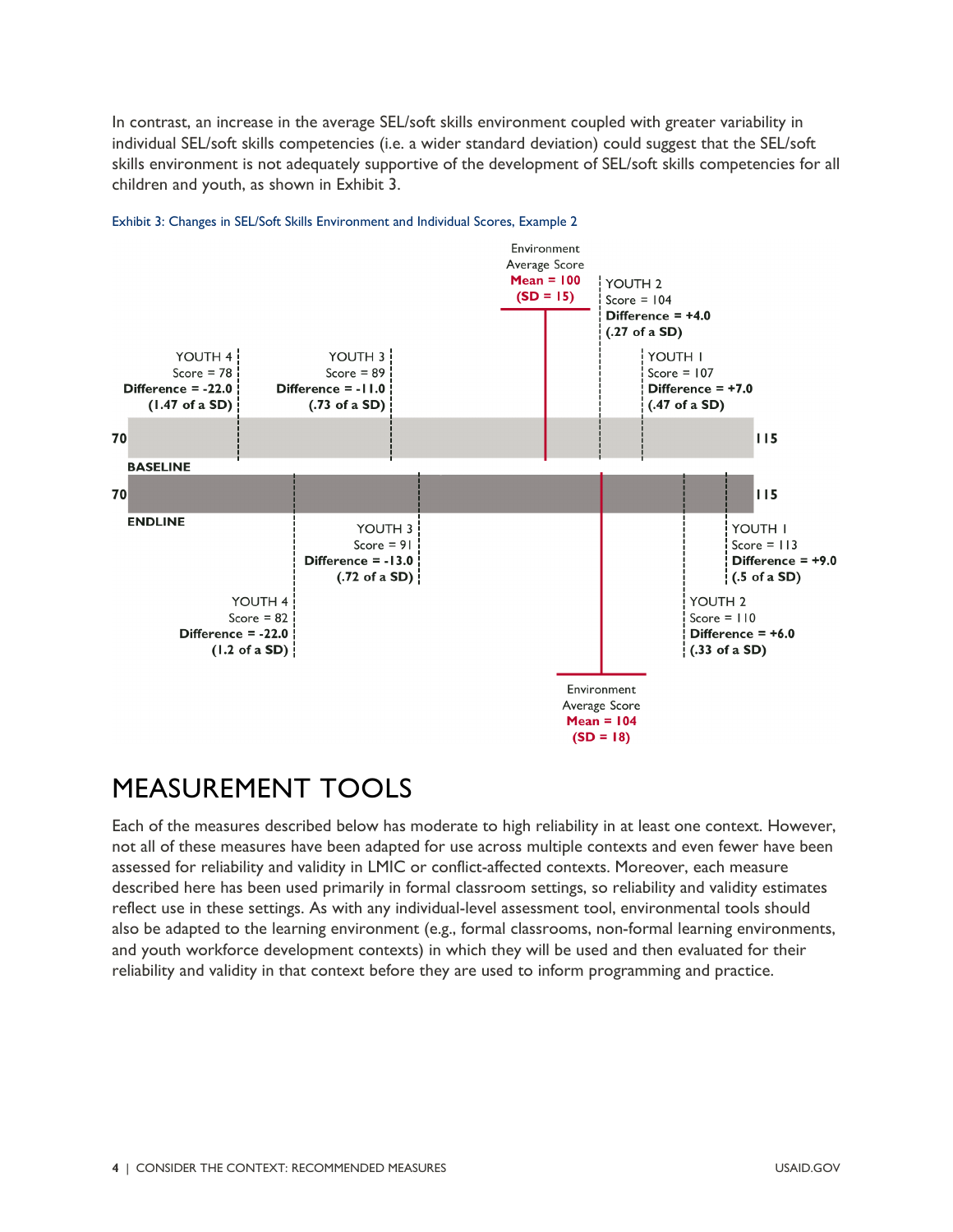## RECOMMENDED MEASURES

### MEASURE 1: CONDITIONS FOR LEARNING SURVEY

**Developer:** American Institutes for Research and UNICEF (2009)

**Description:** The American Institutes for Research *Conditions for Learning* survey was adapted by UNICEF and has been used to assess child and youth perceptions of the support they receive from schools and teachers in a variety of contexts. Specifically, a 4-point Likert scale (1=strongly disagree to 4=strongly agree), measures students' perceptions of how welcomed, included, engaged, and emotionally supported they feel. Three subscales were identified: 1) the Safe, Inclusive and Respectful Climate subscale (11 items), which assesses the level of support and care students receive and the extent to which they feel welcomed, respected, and safe; 2) the Challenging Student-Centered Learning Environment (9 items), which assesses the extent to which students feel encouraged to engage in the learning process; and 3) the Emotionally Supportive Climate (10 items), which assesses the extent to which students feel cared about and listened to. The first and third subscales are most relevant for measuring the SEL/soft skills environment.

**Environmental Construct/s:** Supportive schools and teachers

**Assessment Type:** Student self-report

**Intensity of Administration:** Low intensity

**Developmental Range:** Ages 6 to 18

#### **Sample Items:**

Subscale 1: "Teachers at your school are interested in what students like me have to say"; "The school is a welcoming and inviting place for families like mine"; "I feel safe at my school."

Subscale 2: "Teachers and school staff believe that all students can learn"; "Students are encouraged to work together in class."

Subscale 3: "Teachers at this school really care about students like me"; "Adults in the school are usually willing to give students extra help"; "My family knows what goes on inside this school."

**Contexts:** A wide range of U.S. and international contexts

#### **References:**

Godfrey, E. et al. "Cross-national measurement of school learning environments: Creating indicators for evaluating UNICEF's Child Friendly Schools Initiative" *Children and Youth Services Review* 34, no. 3 (March 2012): 546-557.<https://www.sciencedirect.com/science/article/abs/pii/S019074091100380X>

Osher, David, Kelly, D., Tolani-Brown, N., Shors, L., and Chen, C.S. "UNICEF Child friendly schools programming global evaluation final report." Prepared for UNICEF by the American Institutes for Research. New York, NY: UNICEF, 2009.

Osher, D., Kendziora, K., and Chinen, M. "Student connection research: Final narrative report to the Spencer Foundation." *Washington, DC: American Institutes for Research*, 2008. ([https://www.air.org/sites/default/files/2021-06/Spencer\\_final\\_report\\_3\\_31\\_08\\_0.pdf](https://www.air.org/sites/default/files/2021-06/Spencer_final_report_3_31_08_0.pdf))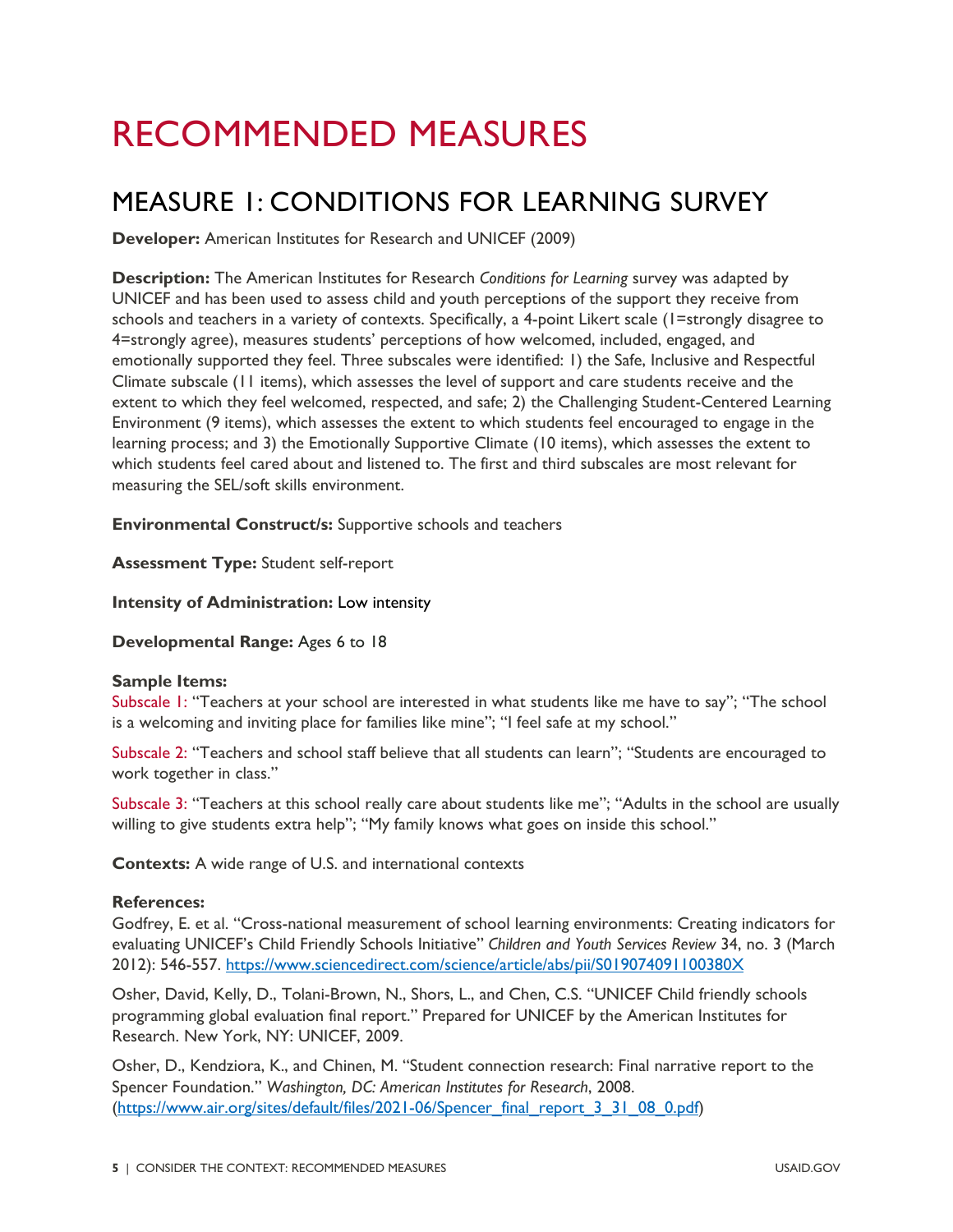## MEASURE 2: STUDENT LEARNING IN EMERGENCY CHECKLIST (SLEC-26)

**Developer:** Norwegian Refugee Council and the Arctic University of Tromso (2019) in collaboration with Inter-agency Network for Education in Emergencies, Education in Emergencies, Evidence for Action

**Description:** The SLEC-26 is designed to assess supports and barriers to learning and development in emergency contexts and is based on the premise that youth in these contexts commonly experience high levels of stress and trauma. Using a 5-point Likert scale (1=Never to 5=Always), children and youth indicate the extent to which each of 26 statements reflects their experiences or perceptions. A total of five subscales can be used: safety and adaptability (nine items), emotion regulation (four items), school support (three items), family support (three items), and current or future hope and well-being (seven items). Although a majority of items on this scale are related to SEL/soft skills development, the safety and adaptability, school support, and family support subscales are most appropriate for assessing the SEL/soft skills environment.

**Environmental Construct/s:** Primarily in emergency contexts

**Assessment Type:** Child or youth self-report

**Intensity of Administration:** Low intensity

**Developmental Range:** Ages 6 to 18

#### **Sample Items/Constructs:**

Safety and adaptability: "I feel that the teachers and school staff respect me"; "I feel safe at school"; "I feel safe at home."

School support: "Someone in the school staff (a teacher, principal, counselor) asks me how I am doing"; "I can talk to someone in the school staff (a teacher, principal, counselor) about my worries."

Parent support: "I can talk to my parents about my worries"; "My parents ask me how I am doing."

**Contexts:** Used in the United States and in low- and middle-income countries around the world

**References:** <https://inee.org/resources/student-learning-emergency-checklist-slec>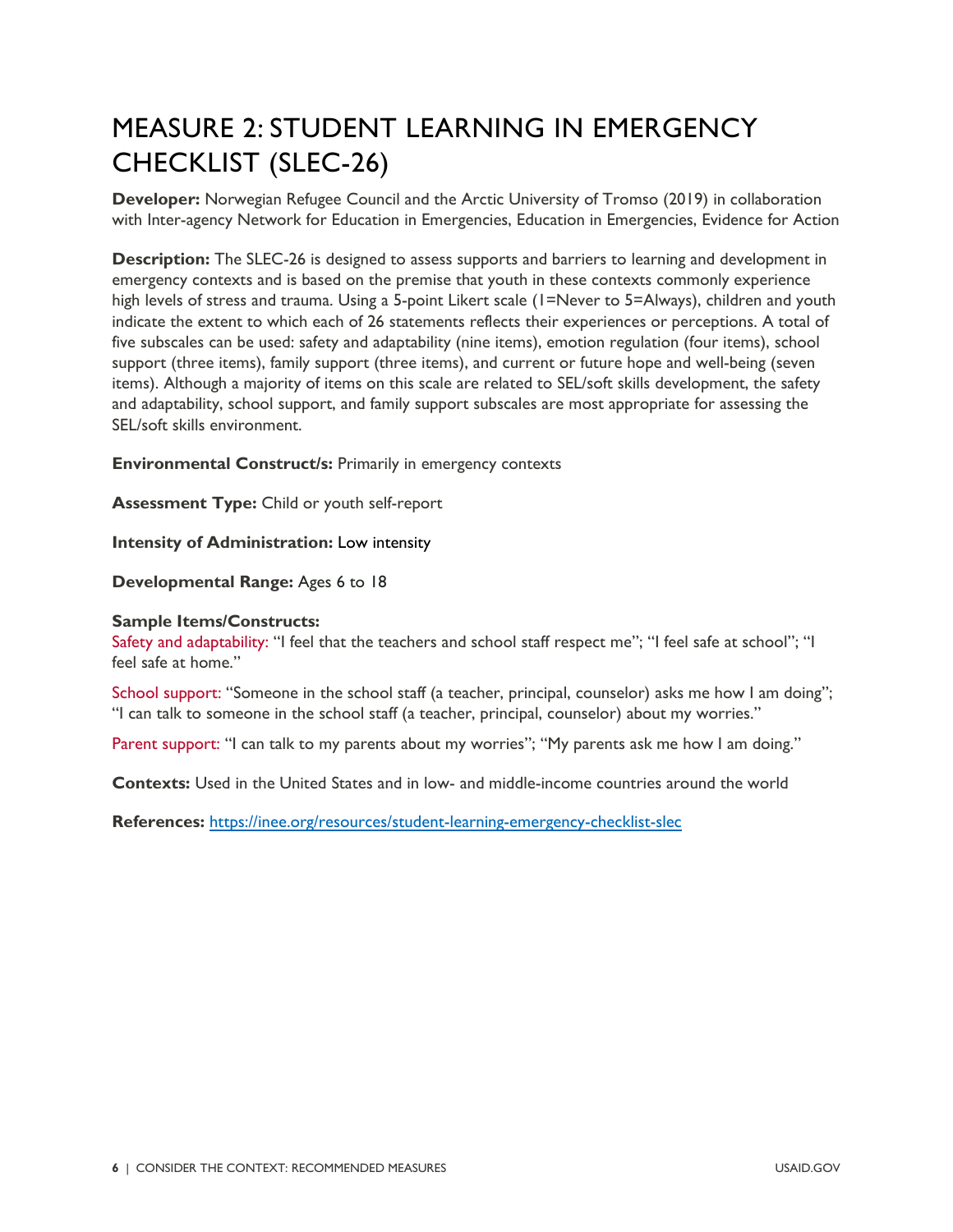## MEASURE 3: MEASUREMENT OF THE EARLY LEARNING ENVIRONMENT (MELE)

**Developer:** Measuring Early Learning Quality and Outcomes *(*MELQO) initiative, led by UNESCO, the World Bank, the Center for Universal Education at the Brookings Institute, and UNICEF

**Description:** The MELE is used to measure the quality of early learning environments and gathers information on both structural (e.g., class size, ratio, organization) and process (e.g., learning activities, classroom interactions, safety) aspects. The measure consists of three elements, a classroom observation tool, teacher survey, and a director survey, which can be used separately or as a group. The classroom observation tool includes seven broad constructs related to learning and development, two of which are highly relevant for assessing the SEL/soft skills environment: interactions and inclusiveness. The interactions construct reflects the quality of the interactions between teachers and children and between peers. The inclusiveness construct reflects the extent to which the classroom can support the participation of all children. Observations are typically made using a 4-point scale, which reflects the level or frequency of each item (1 indicates lower engagement in the behavior while 4 indicates higher engagement). Teacher questions focus on factors like motivation and attitude as well as professional development; director questions focus on building safety and personnel. The classroom interaction and inclusiveness items from the observational scale and some of the items from the motivation and attitudes scale on the teacher surveys are most relevant for assessing the SEL/soft skills environment.

**Environmental Construct/s:** Relationships or interactions and general climate

**Assessment Type:** Direct observation or survey

**Intensity of Administration:** Moderate intensity

**Developmental Range:** Ages 3 to 6

#### **Sample Items/Constructs:**

Classroom interactions: "Do teachers discipline and maintain order without being overly negative?"; Do teachers patiently coach children?"; "How often do teachers smile or verbally praise?"

Inclusiveness: "Does the program show evidence of encouraging diverse enrollment?"

Motivation and attitude: Job satisfaction; perceptions of respect for teaching; efficacy.

**Contexts:** A wide range of international contexts

**References:** <https://www.ecdmeasure.org/>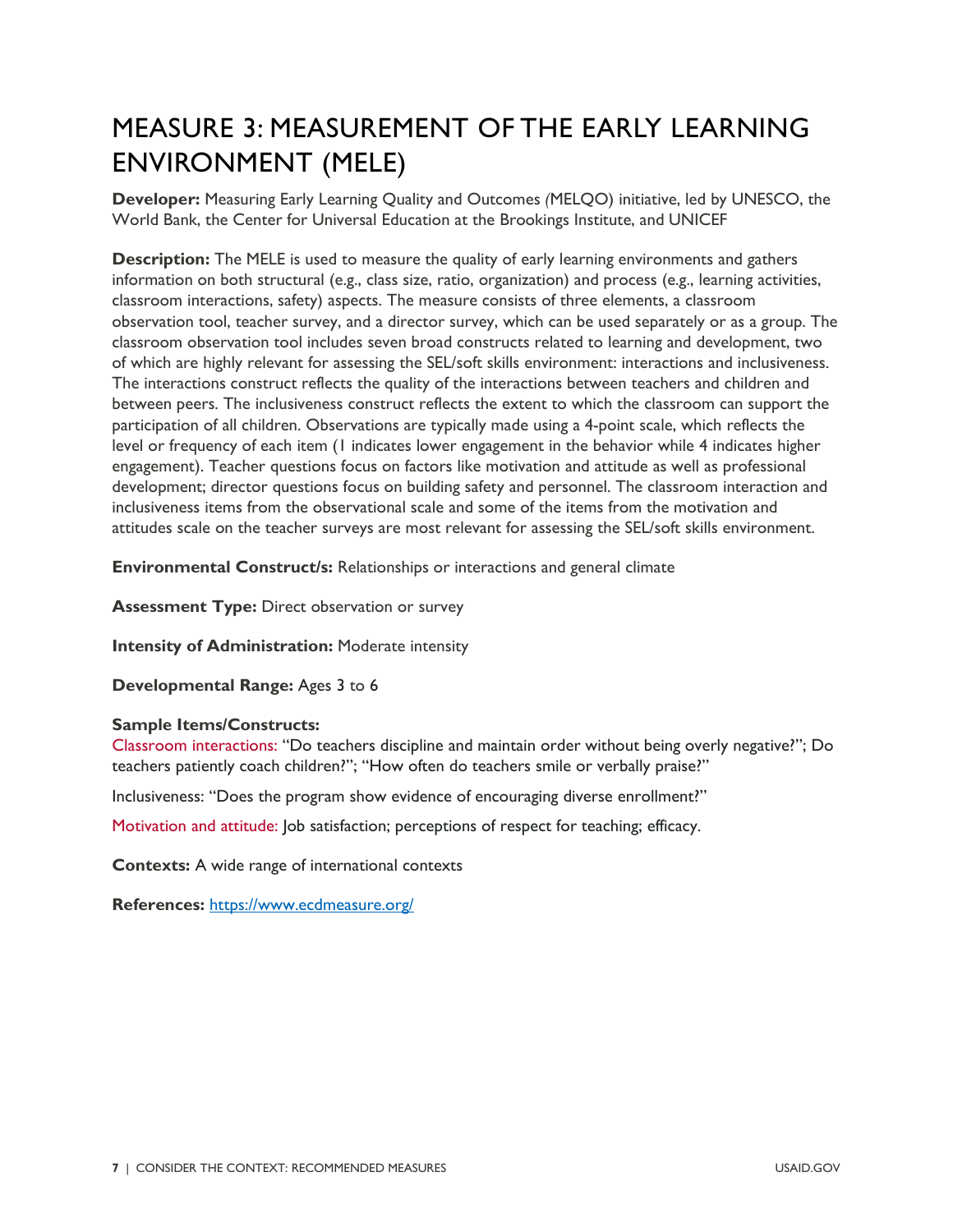## MEASURE 4: STALLINGS CLASSROOM SNAPSHOT INSTRUMENT (A.K.A. STANFORD RESEARCH INSTITUTE OBSERVATION SYSTEM)

**Developer:** Jane Stallings (1977); World Bank (2015)

**Description:** The Stallings instrument is designed to assess general efficiency and quality of the classroom, school, or school system. Observers take "snapshots"—a 15-second observation—at ten separate instances across a class period; using an observe and report process, the observer notes who was involved (teacher, student, or both), whether each activity occurred during the observation cycle, whether it involved an individual, a small group, a large group, or everyone in the setting, and what material, if any, was involved. A total of fourteen activities are coded and grouped into one of four categories: learning activities (six activities related to pedagogical practices), classroom management (four activities related to instruction and discipline), student off-task (three activities related to social interactions and discipline), and teacher off-task (three items related to social interactions with students and others).

There is relatively little training required to administer the Stallings instrument and it has been used in LMIC contexts.

**Environmental Construct/s:** Relationships or interactions and general climate

**Assessment Type: Direct observation or survey** 

**Intensity of Administration:** Low to moderate intensity

**Developmental Range:** Ages 3 to 6

#### **Sample Items/Constructs:**

Classroom management: One or more students are being reprimanded for poor behavior or are being disciplined; teachers and/or students are involved in activities such as passing out papers and changing activities.

Student off-task: Two or more students are talking or laughing about non-academic activities (when they should be attending to the lesson); teacher is socially interacting with students (during an academic lesson).

Teacher off-task: Teacher and another person are interacting but teacher is not engaged with students; teacher is out of the room.

**Contexts:** Used in the United States and in low- and middle-income countries around the world

**References:** [https://documents1.worldbank.org/curated/en/790221467997639302/pdf/97904-WP-](https://documents1.worldbank.org/curated/en/790221467997639302/pdf/97904-WP-Box391498B-PUBLIC-WB-Stallings-web.pdf)[Box391498B-PUBLIC-WB-Stallings-web.pdf](https://documents1.worldbank.org/curated/en/790221467997639302/pdf/97904-WP-Box391498B-PUBLIC-WB-Stallings-web.pdf)